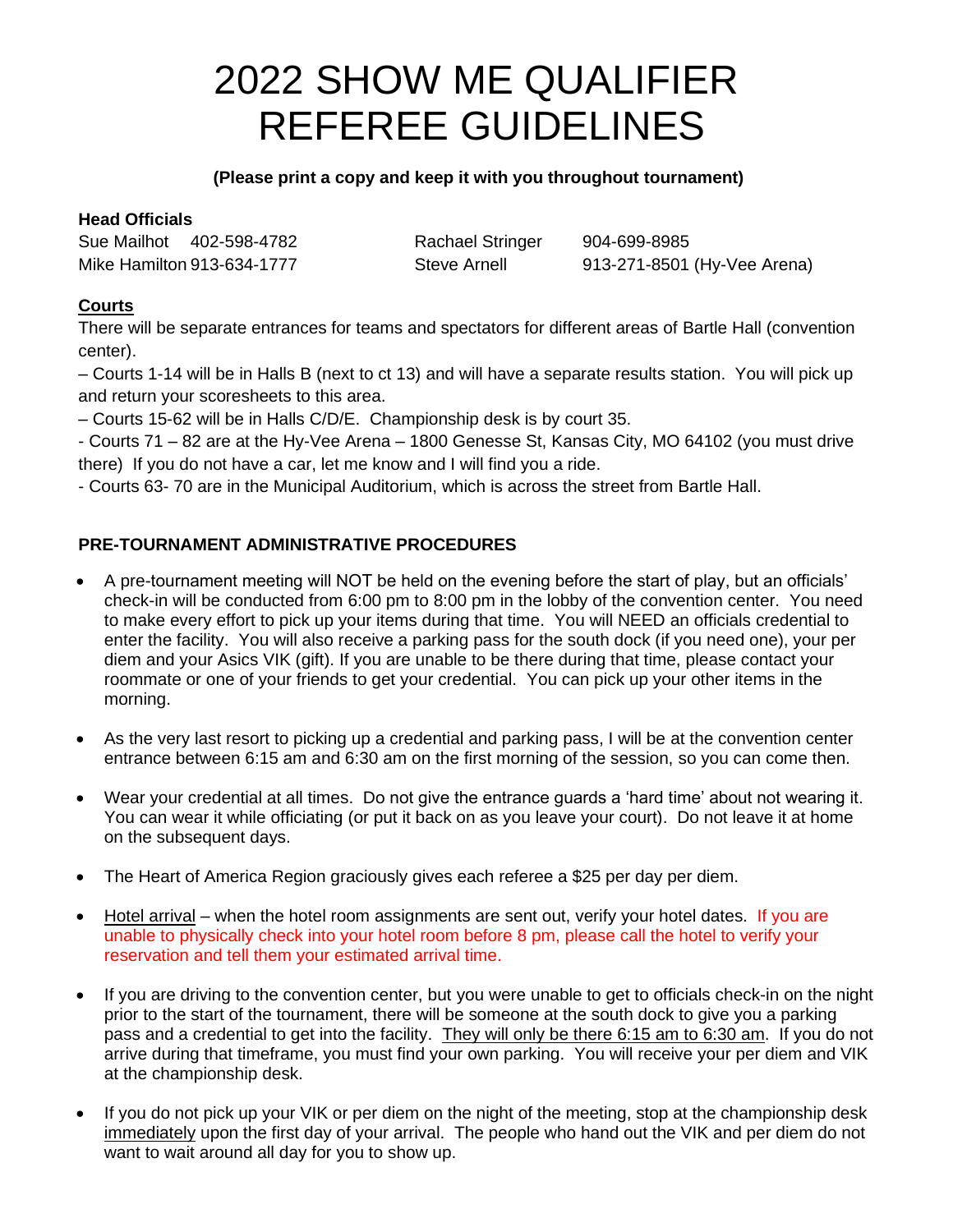- Referee Lounge has moved to Lobby 2400. **It is located near court 58** (close to the south entrance of the parking lot).
	- Has drinks and snacks (compliments of the HOA Region).
	- All the food and snacks MUST stay in the lounge.
	- NO FOOD is allowed on the playing floor. Concessions will be on the lower floor for spectator/team use.
	- Local parking There are parking passes for the LOWER south dock lot for local referees and referees at hotels who have a car. You can park in the upper lot until the  $2^{nd}$  Sunday. On the  $2^{nd}$ Sunday, you must move to the lower lot, so trucks can get into load. If you do park on the upper level, try to park close to wall.

#### **TOURNAMENT ADMINISTRATIVE PROCEDURES.**

Referees must be in the facility no later than ½ hour prior to the start of their first match and should pick up their scoresheets no later than 20 minutes prior to the start of the match.

The Star Spangle Banner will be played at 7:45 each morning. Warm-ups can start after it is finished.

You will have the ability to enter scores remotely through your phone. You will be given as many scoresheets as you are assigned matches in a row. AFTER each match, you must enter the score. If you do not enter the scores after each match, the privilege to remotely enter scores will be taken away. After you are finished with your consecutive 2 or 3 matches, you must return the completed scoresheets back to the championship desk. You must ensure the scores on the scoresheet are CORRECT!!

If you do not have a smart phone, just let the desk know that you did not enter the scores, so someone there can do it.

## **OFFICIATING SHIRT OF THE DAY**

SA Apr 9 – Gray or white SU Apr 10 – Blue or white MO Apr 11 – White (can wear a white Show Me polo if you have one)

FR Apr 15 - Gray or white SA Apr 16 – Blue or white SU Apr 17 – White (can wear a white Show Me polo if you have one)

The new ASICS sweatshirt that you receive as VIK can be worn while officiating.

#### **SCHEDULING**

Each day a master schedule will be published at<http://www.omnevb.net/show-me.html> with all your assignments for the day.

#### **REFEREE REMINDERS**

If the referee who follows you is not at the court when the match is complete, DO NOT leave the ball unattended. If the next officiating team is there, you can designate someone to watch the game ball. But if your replacement or the work team is not there, take the game ball with you. If the referee who follows you is not there, check with the desk to see if they are on another court. Do not start the warmups if the whereabouts of the referee is unknown.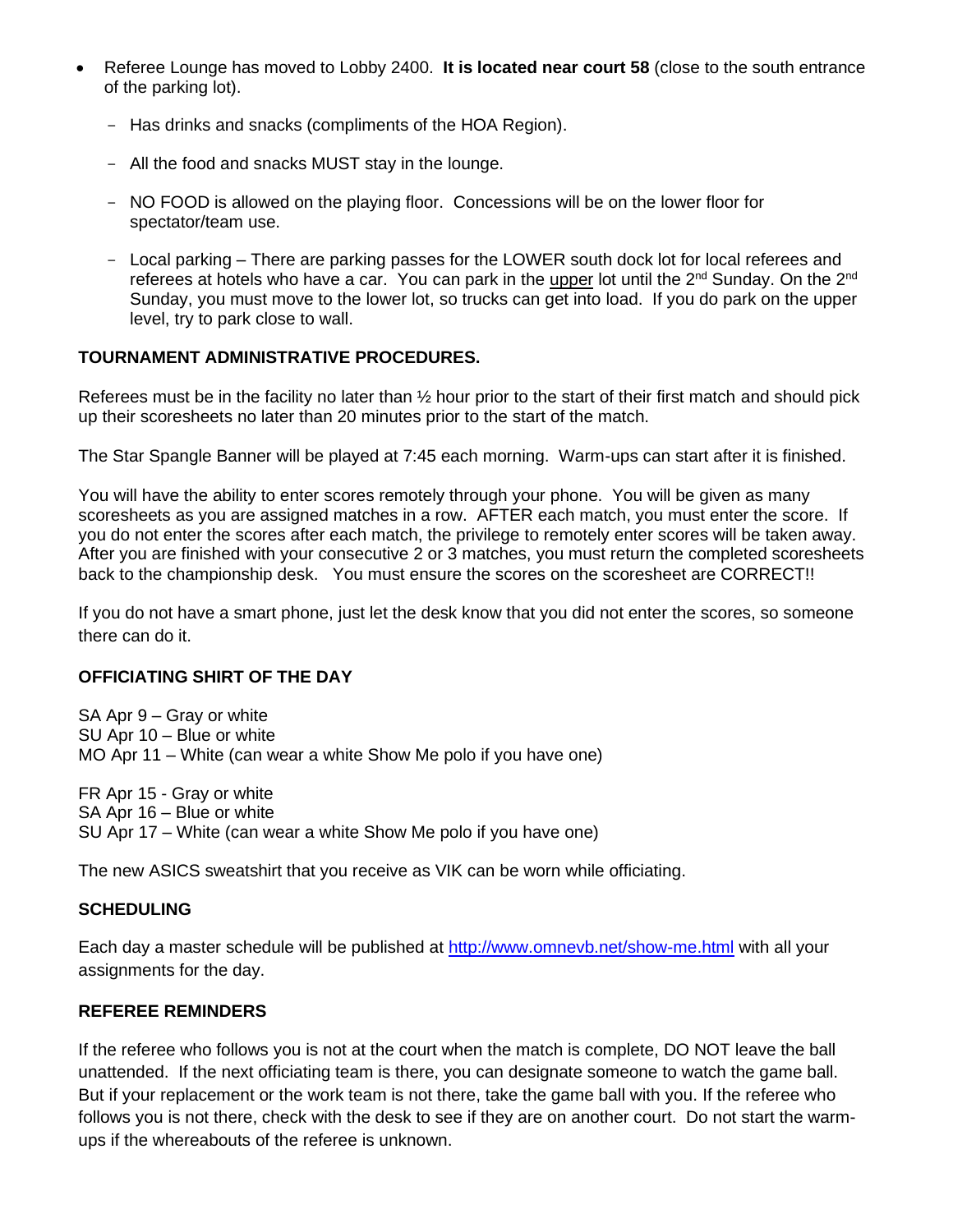Let a head referee know if a court is way ahead or way behind.

Check with championship or a head referee before forfeiting a team who is not ready to start the match. Do not forfeit a team without approval.

There is NO step-in service line for the 12s. However, the net is shorter and a light ball is used.

## **TOURNAMENT FORMAT**

Unless your scoresheet indicates otherwise, all play is best 2 out of 3, 0-25, 0-15 in the third sets. Teams will NOT switch sides.

In the case of an automatic 3 sets, all sets are played to 0-25. A separate coin toss will be conducted prior to the start of the third set.

#### **MATCH MANAGEMENT PROTOCOL**

Only a first referee is assigned to every match. **Teams MUST provide a ROSTERED ADULT as the second referee**. On the finals day, there could be 2 referees assigned to some matches.

- Pick up your score sheet at the appropriate championship desk. If you are working on a 12's court, make sure you take a "Lite" ball.
- The game ball should never be left at the court unattended. After the morning session is complete, return the game ball to the championship desk. At the beginning of the afternoon session, take the appropriate game ball out to the court.
- If you are working more than one match in a row, you can take that many scoresheets with you.
- The scores of each match MUST BE entered immediately after the conclusion of the match. Then return the scoresheets as soon as possible.
- After each match, clean up the scoring table.
- The first match of each wave MUST start on time (8:00 am and 2:30 or 3:00 pm).
- Subsequent matches in each wave may start up to 15 minutes early with the agreement of all 3 participating teams (the 2 playing teams AND the officiating team).

#### **WARM-UPS**

Prior to each team's first match of the day, both teams will get 5 minutes of shared court time, followed by the 4 minutes for each team separately (this is usually for the first 2 matches of a wave).

- For the remaining matches, the warm-up time is:
	- 2 minutes of shared court ball handling
	- 4 minutes for the serving team to have the entire court, which includes serving
	- 4 minutes for the receiving team to have the entire court, which includes serving
- When one team has exclusive use of the court, the other team must either be at its team bench or shagging balls. Warming up with balls at the team bench or in spectator walkways is not permitted.
- Non-USAV members are not allowed on the playing surface during warm-ups or the match.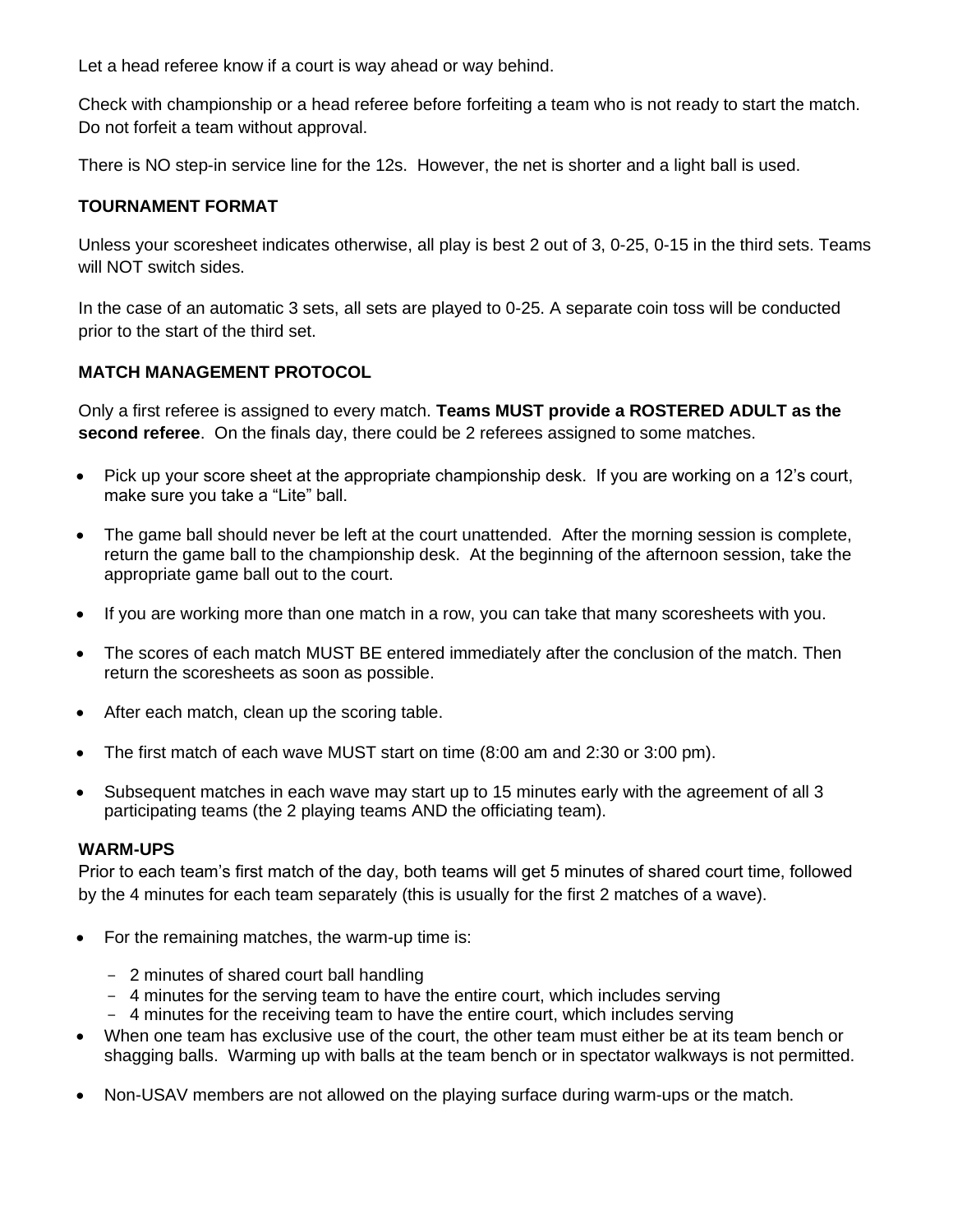# **REFEREE PROTOCOLS for WARM-UPS**

- Coin toss procedures the winner of the coin toss gets choice of SIDE or serve or receive. If a match goes 3 sets, there is an additional coin toss, but teams will not switch sides. (The higher seed DOES NOT get choice of sides at the begining.)
- Confirm the Libero BEFORE EVERY match. Check the Libero uniform legality before the match starts. Be preventative and address any possible issues as soon as possible. If you are unsure of the legality, send the coach to find a head referee.
- (Hand) check the net height prior to the start of the match. If there is a problem with the net or court, send someone to the championship desk to ask for help. Only equipment personnel can make adjustments to the net. Always ensure that the antennas are straight.
- Make sure the starting lineups are recorded correctly. Do not assume they are written correctly.

# **SHOW ME GROUND RULE**

In the far corner between hall C and D, there is an angled glass piece near the ceiling that is partially over the court. There is a definite mark at the edge of each side of the court that should be used to mark if the contact of the ball is over the playable area or not. If the ball hits the glass piece at an area over the court, it should be played like the ceiling. It the ball would hit the glass piece outside of the definitive marks, the ball would be out. (Maybe by cts 25 and 34??)

# **MATCH RESULTS**

AES will be the tournament administration system. A link to enter your scores will be sent later.

After each match, you will enter the scores of the completed match on your phone. All scores must be entered **immediately** after the match is completed. Do the coin flip for the next match, then enter the scores while the warm-up is taking place. If you enter the scores on your phone, then you do not need to return the scoresheets until your final match of that grouping. If you do not enter the scores on your phone, you must return to the championship desk after EVERY match.

PERFORM A THREE-POINT CHECK to make sure that the scores recorded in the "Results" section MATCH the scores in the Service Round Section (Exit Scores) AND that they match the score in the running score column (slashed points). A junior scorer will often fail to record a team's last exit score and instead write the previous exit score in the results section. Make sure the final score for EACH team matches in ALL THREE PLACES, then ENTER your scores on your phone or at the desk.

# **TEAM OFFICIATING ASSIGNMENTS**

- Each team must provide a rostered adult second referee. Only 2 scorers are allowed at the table. The libero tracker must also be the 'flipper' and (the BallerTV i-pad operator??). Teams must also provide 2 line judges.
- The first match of each wave must start at the official start time (8 am or 3 pm). After that, if all three teams agree, matches may be start up to 15 minutes ahead of the scheduled start time. The last match of the session can start as soon as all teams agree.
- Late to officiate is defined as not being at the court ready to work at the start of the receiving team's warmup.
- As soon as you know a team could be late, contact one of the head referees.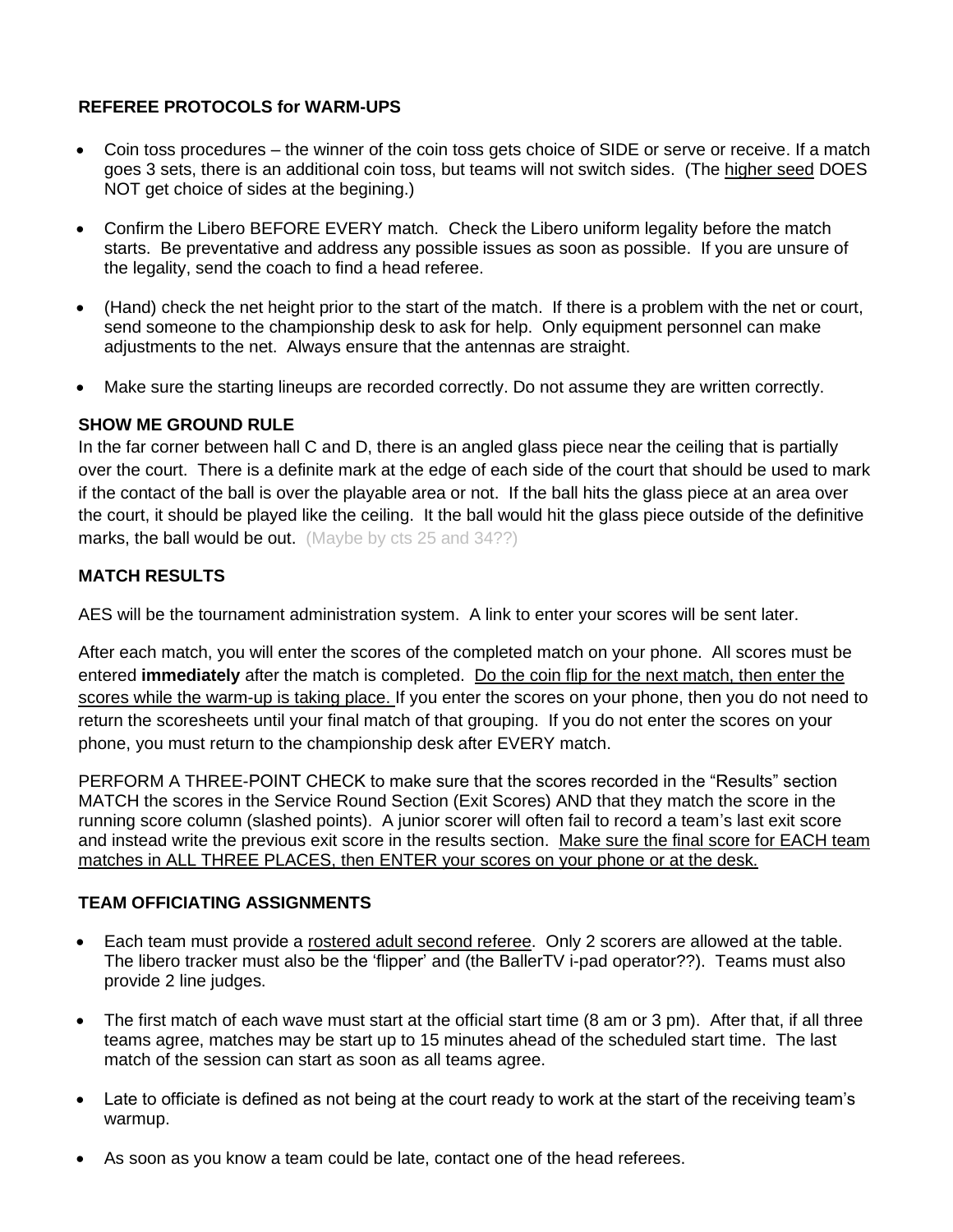**SCORESHEETS** - Complete all of the official information on the scoresheet prior to the beginning of the match. Check the court number on your scoresheet as you are walking to your match. Check the team names on the scoresheet before you start the match to make sure they are the correct playing teams.

- Make sure the scorer has written in the correct TEAM names prior to the beginning of the match. The scoresheets have team code names on them, and sometimes the codes can be similar. Make sure you have given the scorer the correct information about which team is which side and who is serving.
- Since teams will not switch sides, you MUST 'X' off the left side of the deciding set scoresheet before the match starts (so the scorer only uses the right side).

## **TIME MANAGEMENT**

Be courtside when the previous match is completed. Do not have the referee that is supposed to be off come looking for you. TIME MANAGEMENT is a key factor. All of you can handle this concept. Let's make time management work for us this weekend, so we can get out of the gym at a reasonable hour.

- Unless you have a very competent second referee, you should time all timeouts and the time between sets. (If you do not have a watch with a stopwatch feature, you should invest in one. If your watch only has a second hand, you will not always be able to remember when the timeout actually started or must end—especially as the day goes on.)
- You do not make the game go faster by making your signals faster, but you can speed up the entire match by being ready to signal for the serve as soon as the server walks into the service area. (You must be careful not to rush the server, but the server should not control the tempo of the match either.)

# **FINAL DAY REFEREE ASSIGNMENTS**

- Most courts have matches assigned at 2 pm. If you need to leave before 4 pm, let Sue Mailhot know on the first day of play (or when you check in).
- Matches may start as soon as both teams are ready to play on the final day. The losing team stays on the court to officiate the next match. Tell both teams at the coin toss.
- Subsequent scoresheets cannot always be printed immediately. Sometimes another match must be completed before your scoresheet can be printed. If you check at the desk, but your sheet is not ready, go sit down and patiently wait. If you know how to look at the bracket, check to see which match is feeding into your timeslot, so you can know which referee to look for.
	- $\circ$  However, if you've been to your court and know that you have 3 teams available, but no scoresheet, make sure the scoresheet helpers know that information. They can then check on the status of the sheet.
	- $\circ$  But if you are told once that a sheet is not available, it does not make a sheet appear any quicker, by you standing close by and asking every few minutes.
- We do not have any extra people to cover for officiating teams that leave. If you let a team leave, you will be responsible for finding acceptable replacements.
- When your court is finished, return all court supplies back to the Championship desk. Leave the flip charts on the table.

## **UNUSUAL SITUATIONS**

If any unusual situation (unruly/aggressive spectator) presents itself during a match, the referee should immediately recruit a responsible messenger to report the incident to me or the Championship Desk. Someone will return to the court to manage the situation. There should be little or no delay in the match.